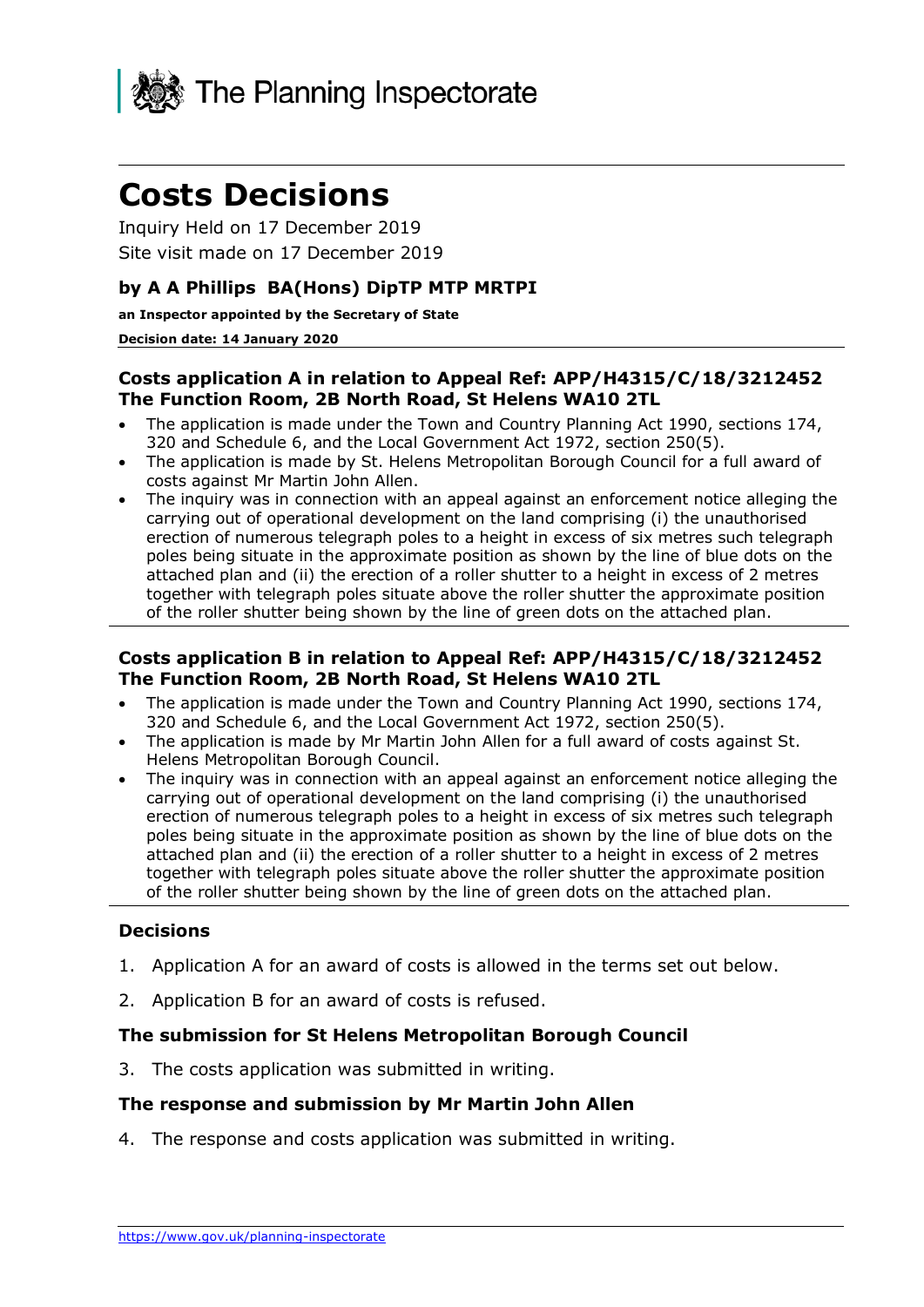## **Reasons**

5. The Planning Practice Guidance advises that costs may be awarded against a party who has behaved unreasonably and thereby caused the party applying for costs to incur unnecessary or wasted expense in the appeal process. The aim of the costs process is to encourage all those involved in the appeal process to behave in a reasonable way in terms of timeliness and in the presentation of full and detailed evidence to support their case.

## *Costs application A*

- 6. The Council submits that the appellant has behaved unreasonably both procedurally and substantively in dealing with his appeal and has therefore caused the Council to incur costs in defending the appeal. Unreasonable behaviour from a procedural perspective can include prolonging the proceedings by introducing a new ground of appeal. I have noted that the original appeal was submitted on ground (g) only which relates to the time period given to comply with the requirements of the notice. The appellant submitted no evidence with respect to this ground of appeal.
- 7. However, following correspondence with the Planning Inspectorate the appellant decided to pursue the appeal on ground (d) which relates to time immunity with respect to the alleged breach of planning control the subject of the enforcement notice. Rather than clearly arguing the appeal on ground (d), the appellant completely changed the case. Instead, the case made by the appellant appears to me to have been a theoretical argument relating to the nature of the operational development comprising the erection of telegraph poles and the associated roller shutter.
- 8. I have found that both legally and logically the appellant's case was flawed and was based on a legal argument that has no reasonable prospect of succeeding. At the inquiry it was accepted that the matter the subject of the enforcement notice constitutes a building operation under the definition within s55 of the 1990 Act and there is insufficient evidence or case law which supports the appellant's interpretation for what the relevant operation was. In his oral evidence the appellant very clearly accepted that the telegraph poles form a boundary for a courtyard, that the structure of telegraph poles was intended to be a complete unit and, importantly, he interpreted the alleged breach and requirements of the notice as the Council intended.
- 9. As explained in the main decision, given his understanding of the enforcement notice, his evidence in support of his appeal on ground (d) would lead to its failure. As such, in this case I consider it unreasonable that the appellant decided to run the appeal which, as a consequence, caused the Council to incur costs in defending its position.
- 10. Although I have found there to be some correctable errors in the enforcement notice I do not agree that it is flawed to a degree which renders it invalid. I do not see significant errors which have led to the appellant submitting an appeal supported with evidence that has a reasonable prospect of succeeding.

## *Costs application B*

11. The appellant argues that the appeal would not have been necessary, had the Council done their job properly. As explained in my main decision, the enforcement notice enables every person who receives it to know exactly what